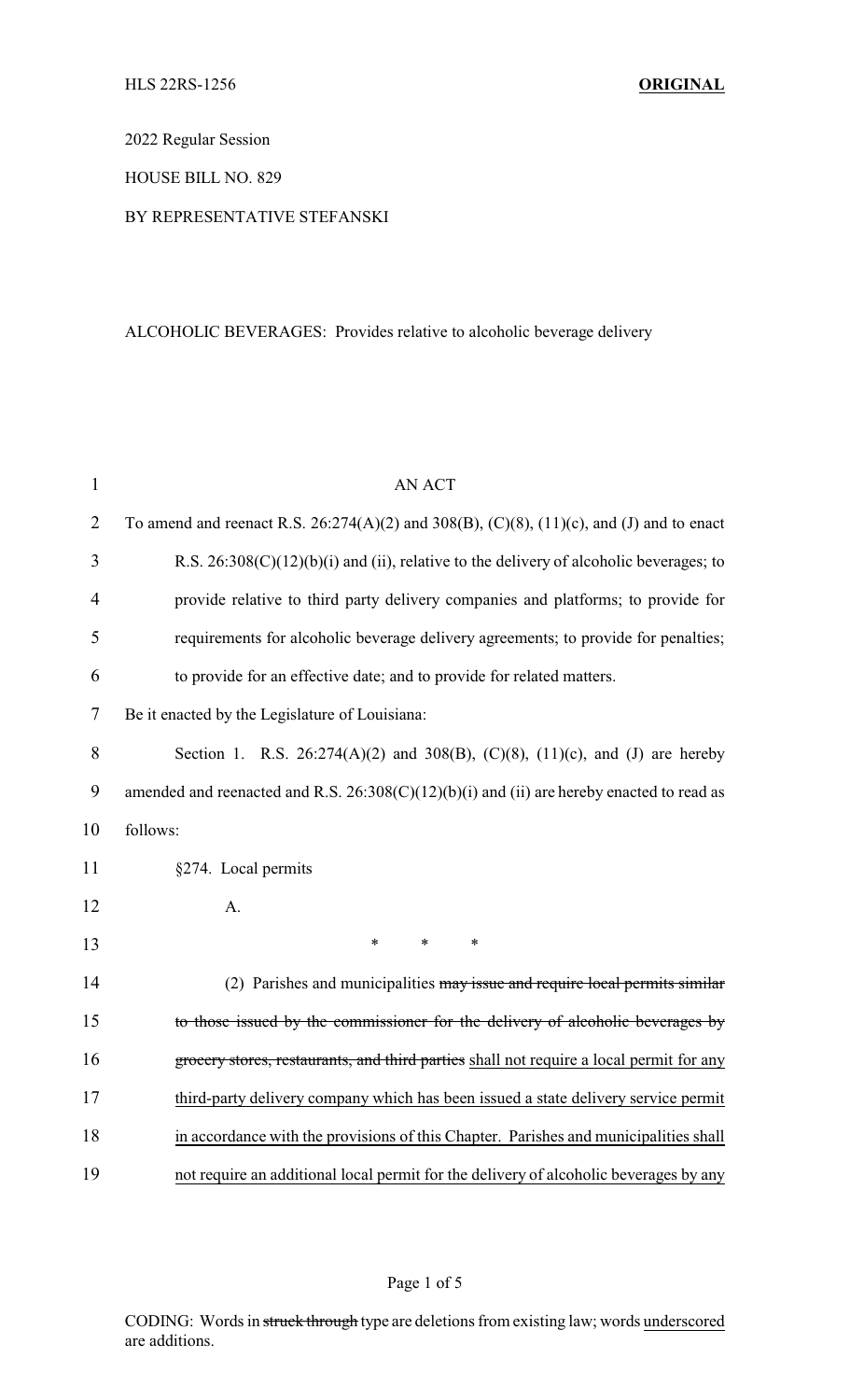| 1              | licensed retail dealer that has been issued a state delivery service permit in         |
|----------------|----------------------------------------------------------------------------------------|
| $\overline{2}$ | accordance with the provisions of this Chapter.                                        |
| 3              | *<br>*<br>*                                                                            |
| 4              | §308. Alcoholic beverages delivery agreements; requirements; limitations               |
| 5              | $\ast$<br>*<br>*                                                                       |
| 6              | B.(1) Notwithstanding any provision of law to the contrary, a retail dealer            |
| 7              | possessing a valid Class A-General retail permit as provided in R.S. 26:271.2, a       |
| 8              | Class "R" restaurant permit as provided in R.S. 26:272, or a package house-Class B,    |
| 9              | as defined in R.S. 26:241, permit as provided in this Chapter may enter into a written |
| 10             | agreement with a third-party delivery company or a third-party platform for the use    |
| 11             | of an internet or mobile application or similar technology platform to facilitate the  |
| 12             | sale of alcoholic beverages for delivery to consumers for personal consumption         |
| 13             | within this state and the third-party delivery company or the third-party platform     |
| 14             | may deliver alcoholic beverages to the consumer.                                       |
| 15             | Notwithstanding any provision of law to the contrary, a retail dealer                  |
| 16             | possessing a package house-Class B, as defined in R.S. 26:241, permit as provided      |
| 17             | in this Chapter may enter into a written agreement with a third-party delivery         |
| 18             | company or a third-party platform for the use of an internet or mobile application or  |
| 19             | similar technology platform to facilitate the sale of alcoholic beverages for curbside |
| 20             | pickup by consumers within this state for personal consumption.                        |
| 21             | C. An alcoholic beverage delivery agreement between a retail dealer and a              |
| 22             | third party shall require all of the following:                                        |
| 23             | *<br>∗                                                                                 |
| 24             | $(8)(a)$ For any parish having a population of less than one hundred thousand          |
| 25             | according to the latest federal decennial census, no alcoholic beverages shall be      |
| 26             | delivered more than twenty-five miles from the place of purchase.                      |
| 27             | (b) For any parish having a population of greater than one hundred thousand            |
| 28             | according to the latest federal decennial census, no alcoholic beverages shall be      |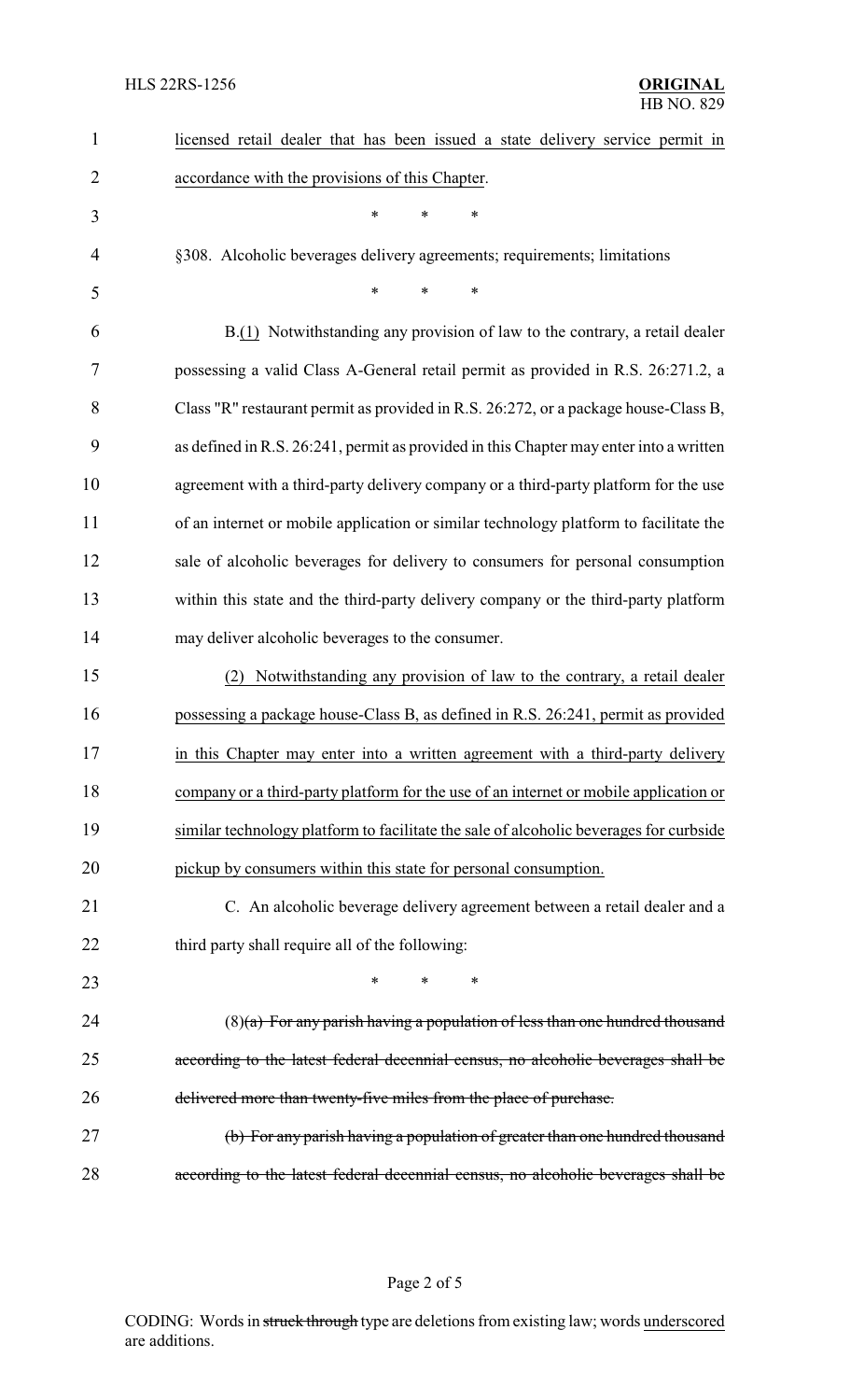| $\mathbf{1}$ | delivered more than ten miles from the place of purchase. No alcoholic beverages          |
|--------------|-------------------------------------------------------------------------------------------|
| 2            | shall be delivered more than twenty miles from the place of purchase.                     |
| 3            | $\ast$<br>*<br>$\ast$                                                                     |
| 4            | (11) Alcoholic beverages are delivered only by a person that meets all of the             |
| 5            | following requirements:                                                                   |
| 6            | *<br>*<br>*                                                                               |
| 7            | (c) The person possesses a valid server permit as provided in R.S. 26:931 et              |
| 8            | Any person who has obtained a server permit solely for the purpose of<br>seq.             |
| 9            | delivering alcoholic beverages in accordance with this Section shall be exempt from       |
| 10           | local server permitting requirements.                                                     |
| 11           | The retail dealer shall manage and control the sale of alcoholic<br>(12)                  |
| 12           | beverages including but not limited to all of the following:                              |
| 13           | *<br>∗                                                                                    |
| 14           | (b) Determining the price at which alcoholic beverages are offered for sale               |
| 15           | or sold through a third party's internet or mobile application platform or similar        |
| 16           | technology.                                                                               |
| 17           | (i) A third party shall list all alcoholic beverages on its platform at the price         |
| 18           | provided by the retail dealer.                                                            |
| 19           | (ii) A third party that lists alcoholic beverages on its platform at the price            |
| 20           | provided by the retail dealer shall not be liable for an impermissible markup if the      |
| 21           | retail dealer offers the same product in its store at a lower price without notifying the |
| 22           | third party in writing of the price change.                                               |
| 23           | *<br>∗<br>*                                                                               |
| 24           | J. Any permittee permittee who violates the provisions of this Section shall              |
| 25           | may be subject to revocation of their the permit by the commissioner and be subject       |
| 26           | to penalties as provided by R.S. 26:292.                                                  |

Page 3 of 5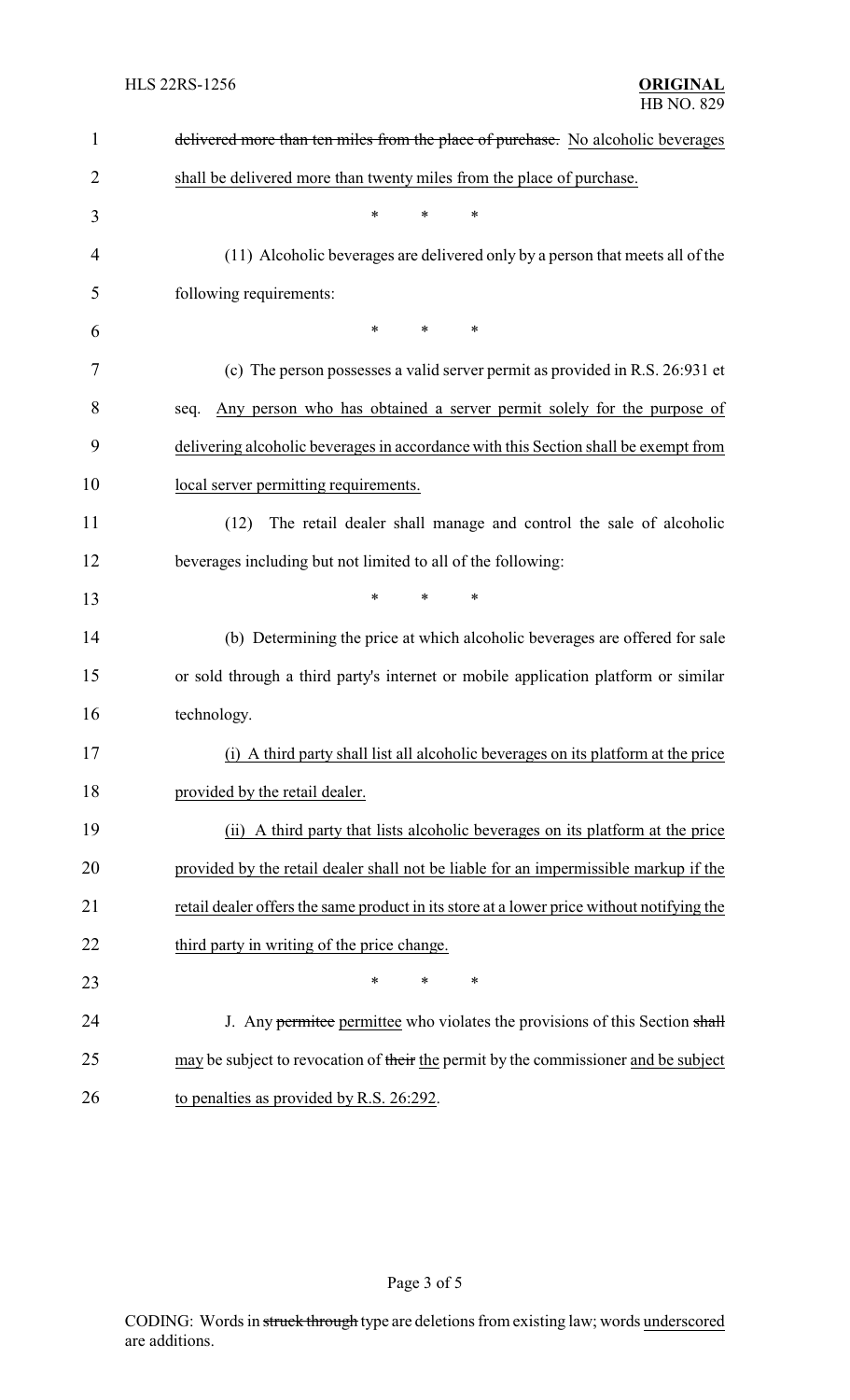### DIGEST

The digest printed below was prepared by House Legislative Services. It constitutes no part of the legislative instrument. The keyword, one-liner, abstract, and digest do not constitute part of the law or proof or indicia of legislative intent. [R.S. 1:13(B) and 24:177(E)]

### HB 829 Original 2022 Regular Session Stefanski

**Abstract:** Provides relative to the regulation of alcoholic beverage delivery.

Present law (R.S. 26:274) allows for parishes and municipalities to issue and require local permits for the delivery of alcoholic beverages by grocery stores, restaurants, and third parties.

Proposed law prohibits a parish or municipality from requiring local permits of any third party which has been issued a state delivery service permit and from requiring an additional local permit for delivery of any licensed retail dealer that has been issued a state delivery permit.

Present law (R.S. 26:308) allows certain retail dealers to enter into an agreement with a third-party to facilitate the sale of alcoholic beverages for delivery.

Proposed law retains present law and additionally authorizes agreements for the sale of alcoholic beverages for curbside pickup for holders of Class B permits.

Present law prohibits the delivery of alcoholic beverages beyond a certain distance in certain parishes.

Proposed law prohibits the delivery of alcoholic beverages beyond 20 miles from the place of purchase for all parishes.

Present law requires a person delivering alcoholic beverages to possess a valid server permit as provided in R.S. 26:931 et seq.

Present law (R.S. 26:931) provides that a server permit is a permit issued to a server or security personnel upon completion of all required server or security personnel training courses and all required refresher courses as provided by present law.

Proposed law retains present law and additionally exempts any person who has obtained a permit solely for the purpose of alcoholic beverage delivery from local server permitting requirements.

Present law (R.S. 26:308) requires a retail dealer to determine the price at which alcoholic beverages are offered for sale or sold through a third party.

Proposed law retains present law and adds the following:

- (1) Requires a third party to list all alcoholic beverages on its platform at the price set by the retail dealer.
- (2) Exempts third parties from liability for an impermissible price increase even if the listed price is higher than the retail dealer determines for its licensed premises without sending written notification of the price change.

Present law provides that any permittee who violates the provisions of present law shall be subject to revocation of the permit by the commissioner.

### Page 4 of 5

CODING: Words in struck through type are deletions from existing law; words underscored are additions.